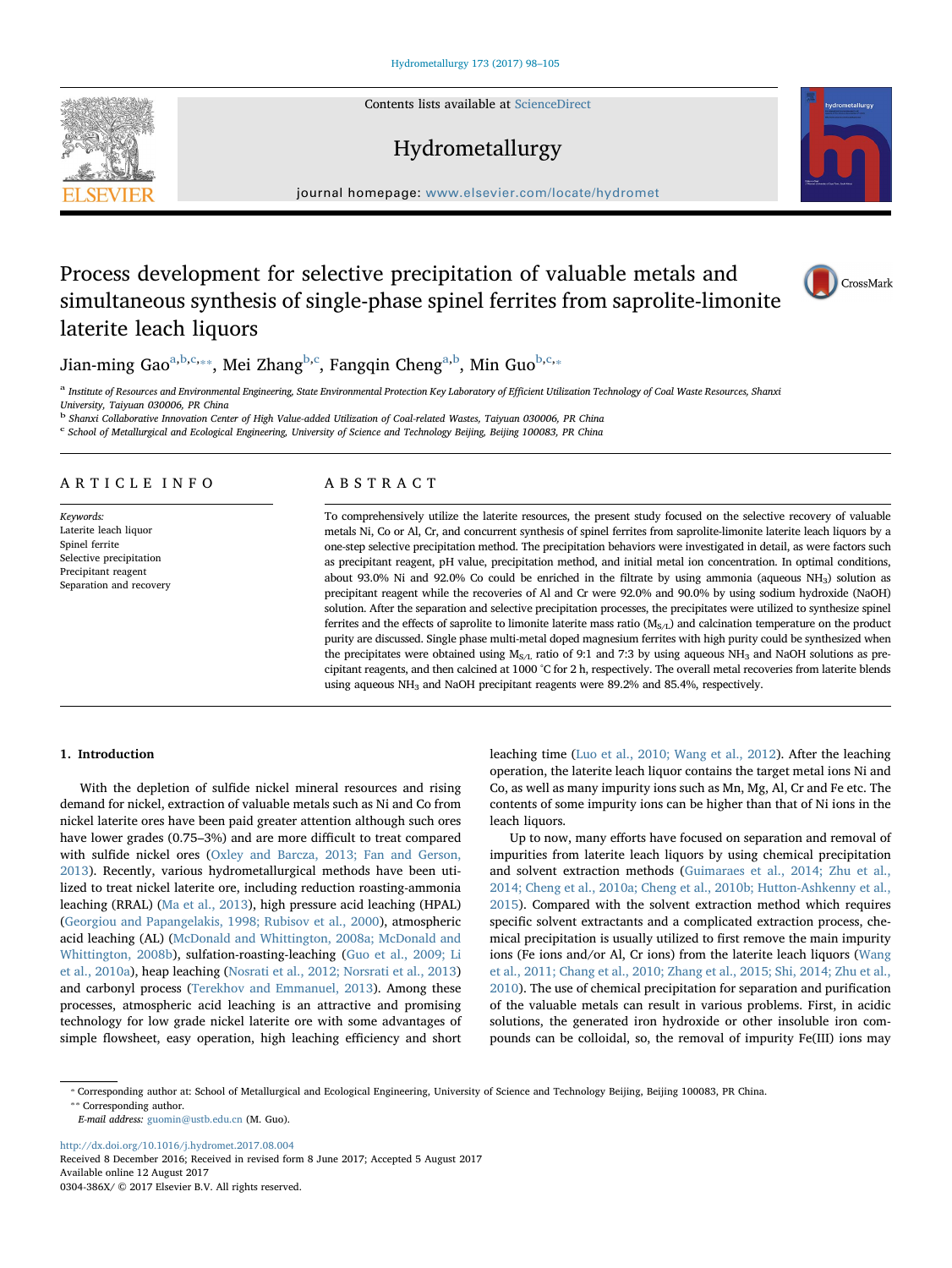not be as efficient, leading to difficulty in separation and unsatisfactory purification of leach liquors. Second, the ability to wash iron(III) hydroxide or other insoluble iron compounds can be poor, resulting in the loss of valuable metal ions during the separation process. [Chang et al.](#page--1-10) [\(2010\)](#page--1-10) discussed the removal of iron from acidic leach liquor by formation of goethite precipitate. They found that during the precipitation process, some nickel loss was unavoidable Third, from the separation and purification process, the iron(III) precipitate obtained is not utilized, resulting in a waste of resources. Due to these reasons, others have tried to recover most metals from laterite leach liquors. [Zhao et al.](#page--1-11) [\(2013\)](#page--1-11) prepared Fe<sub>2</sub>O<sub>3</sub>, Ni-Co oxides and MgO from the laterite leach liquor using a step-by-step precipitation method based upon the different pH value ranges for the formation of each metal hydroxide. Qi et al. ([Meng et al., 2015](#page--1-12)) recovered  $MnO<sub>2</sub>$ , MgO and Ni-Co residues from synthetic nickel laterite leach liquors by using alkaline oxidation and hydrochloric acid leaching. In these studies, most of the metal ions in the laterite leach liquors were separated. However, it was found that the purity of the as-prepared products or the metal recovery was not high due to the complicated separation processes.

In the present study, approaches to the cooperative utilization of metal ions in the laterite leach liquor have been proposed. In our previous work ([Gao et al., 2014a, 2014b](#page--1-13)), hydrothermal coprecipitation method was adopted to separate Ni, Co, Mn and Fe from Mg in a saprolite laterite leach liquor, and synthesize metal doped nickel ferrite and magnesium hydroxide powders after the solid liquid separation process. Similarly, [Li et al. \(2009, 2010b, 2011\)](#page--1-14) developed a pathway to synthesize LiNi<sub>0.8</sub>Co<sub>0.1</sub>Mn<sub>0.1</sub>O<sub>2</sub> and LiFePO<sub>4</sub> cathode materials for lithium ion batteries from laterite leach liquors by using a selective precipitation method with phosphate as the precipitant reagent. Overall, in comparison with other step-by-step processes, the treatment processes described above are simpler. Moreover, the valuable metals are utilized comprehensively and potentially to obtain functional materials. However, these treatment methods require rigorous experimental conditions such as multiple hydrothermal reactions at 200 °C for longer time periods (over 10 h), or the addition of analytical pure reagents such as lithium, nickel and cobalt, resulting in high costs. Therefore, the simplification of the treatment processes for practical applications, and the cooperative utilization of valuable metals Fe, Ni, Co, Mg, Mn etc. in the laterite leach liquors is a research topic of significant interest.

Spinel ferrites such as NiFe<sub>2</sub>O<sub>4</sub>, and MgFe<sub>2</sub>O<sub>4</sub> (formula of MFe<sub>2</sub>O<sub>4</sub>), have attracted considerable interest due to their novel magnetic and electric properties, and applications in the fields of ferrofluids, catalysts, magnetic high-density storage, etc. The world's consumption of soft magnetic ferrite is about 700,000 tons in 2015, and increasing year by year, with 70% of these materials being produced in China. Generally, spinel ferrites ( $MFe<sub>2</sub>O<sub>4</sub>$ ) are synthesized from analytical pure reagents according to the stoichiometric ratio of 2.0. In our previous

work [\(Gao et al., 2014c\)](#page--1-15), single phase metal doped magnesium ferrite could be synthesized from a saprolite and limonite laterite blend leach liquor using a coprecipitation method. The cooperative utilization of Ni, Co, Mn, Mg and Fe in the laterite leach liquors assisted the synthesis of Ni-Co-Mn doped magnesium ferrite in a single step. It was also found that Al and Cr could be separated from the precipitate by adjusting the pH value of the solution. Moreover, the mass ratio of saprolite to limonite laterite ore  $(M_{S/L})$ , which directly influence the relative amount of the metal ions in the laterite leach liquors, played a key role in determining the resultant purity of as-prepared spinel ferrite. However, the metal ion precipitation behaviors and the separation efficiencies were examined qualitatively rather than determined quantitatively, and the effect of choice of precipitant reagent used in the treatment process was not studied.

In this paper, a selective precipitation method with ammonia (aqueous  $NH<sub>3</sub>$ ) solution and sodium hydroxide (NaOH) solution as precipitant reagents enabled selective recovery of valuable metals Ni, Co or Al, Cr, respectively and the synthesis of spinel ferrites from saprolite and limonite laterite leach liquors. The effects of these precipitant reagents, pH value, precipitation method and initial metal ion concentration on the recovery and precipitation percentage of each metal ion were studied in detail. After solid-liquid separation, the precipitates were used for preparation of spinel ferrites. To synthesize single phase spinel ferrites, the effects of  $M_{S/L}$  and calcination temperature on the purity of as-prepared samples were systematically examined. From this work, general flowsheets for metals recovery from laterite ores were quantitatively summarized. The approaches described might provide simple pathways for the sustainable and comprehensive utilization of laterite ore resources.

#### 2. Experimental

#### 2.1. Materials and reagents

The saprolite and limonite laterite ores studied in this paper were supplied by Beijing Research Institute of Mining and Metallurgy. Analytical reagents aqueous  $NH<sub>3</sub>$  and NaOH were purchased from Beijing Chemical Reagent Company and used without any treatment.

#### 2.2. Experimental process

The detailed flow chart used for this study is shown in [Fig. 1](#page-1-0). The experiments were conducted step by step according to the following two approaches (i) and (ii).

The laterite leach liquors were obtained as follows: the saprolite laterite and limonite laterite with different saprolite to limonite laterite ore mass ratios ( $M_{S/L}$ , g g<sup>-1</sup>) were blended to react with certain amount of HCl solution (concentration of HCl 2.50 mol L<sup>-1</sup>; liquid to solid

> Fig. 1. Detailed flow chart for the cooperative utilization of valuable metals from the laterite leach liquors.

<span id="page-1-0"></span>